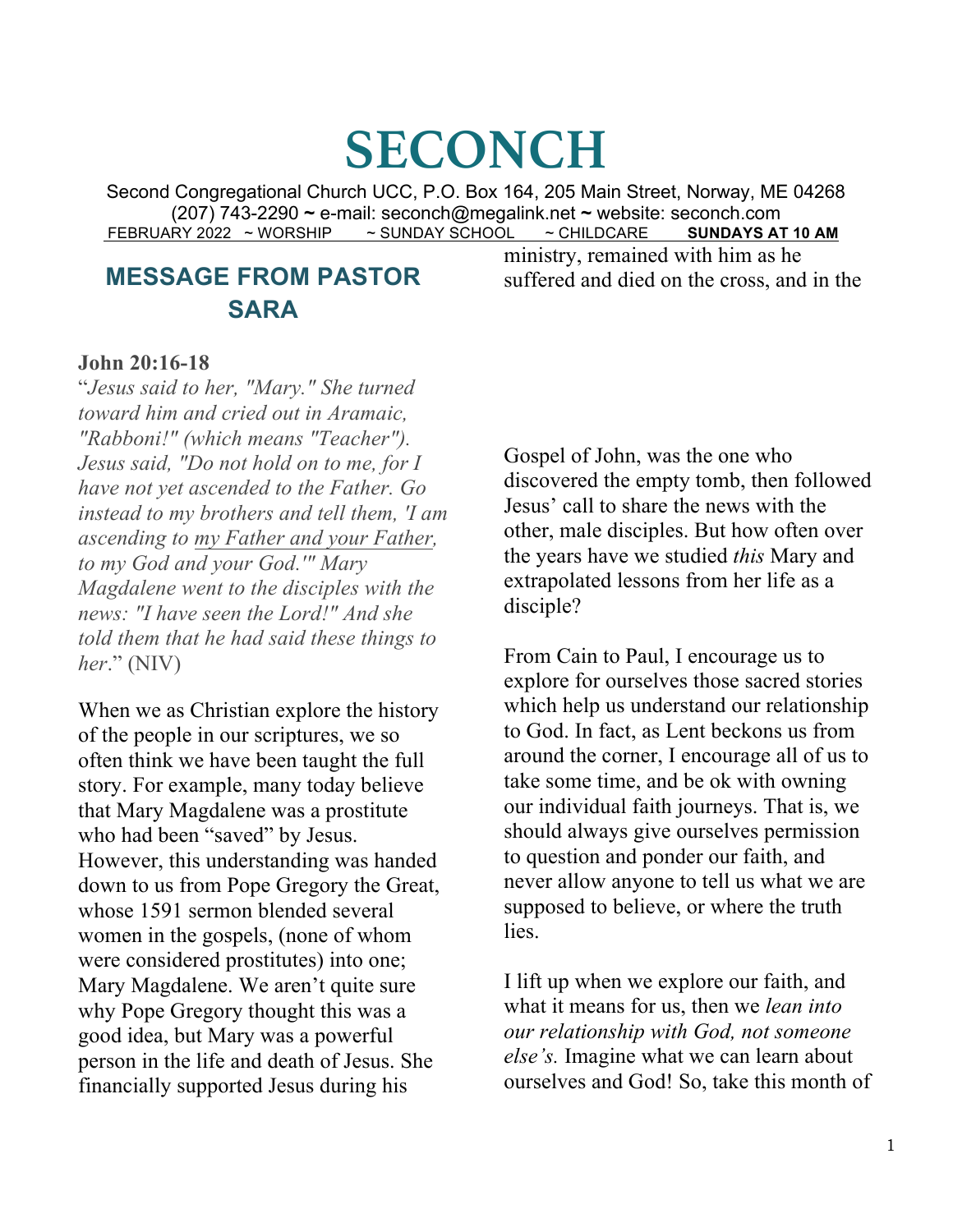February and explore one new topic or idea for yourselves. Know you are loved!

Blessings of love, Sara

## **MESSAGE FROM THE MODERATOR**

After a very cold month, January is over and February is just hours away! It seemed like January was going to last forever and then Deb Ladner contacted me about articles for the February Seconch – and I wasn't ready! So here it is the last day of January and I am spending the morning gathering my thoughts on what needs to be shared with all of you.

It has been a busy month of gathering estimates and planning a move of all the items in the basement that needs to be done in preparation of starting and completing the flooring project. We are utilizing the nursery and part of the Sunday School classroom at the foot of the ramp to store many of those items that need to be moved. The Trustees have been dealing with the insurance company and vendors for removal of old flooring and installing of new flooring. They are also gathering estimates to upgrade the lighting as well.

We were contacted by members of the U.U. church, who are working with a group who are helping refugees from Afghanistan get settled in Maine. We were able to provide some furniture and household items for two couples. One

couple is expecting their first child in March, spoke English very well and the other couple are older and needed help in understanding English. Both couples were very appreciative of all that we were able to give them. They will be moving into new housing over the next few days. In the meantime, while the basement is being prepared for the flooring project, AA will be meeting upstairs in the Cummings Room on Monday nights. Currently there is no in-person Sunday School happening at church but once the decision is made to return to in-person worship, the kids will be using the Lello Room for classes and activities until we can reopen the basement spaces. Rev. Sara has gathered some members for a focused group on discussing options for using the parsonage. They will share ideas/recommendations with the Trustees and Church Council for consideration.

You can expect to hear more about this in the weeks ahead.

Over the next year, Rev. Sara and I would like to create some other focus groups to look at all aspects of our church. As I mentioned at our annual meeting, we are not following our by-laws in regards to staffing our teams/committees and as a church we should look at what we could do differently. We do great mission work, however is there ways that we could meet the needs of our community if we worked with others doing similar things? What do we see in the future for reaching families, children and youth? What about technology  $-$  is there more we should be doing? We have spent the last few years working on ways to bring people into our church – is it time to look at things in a different way? What if we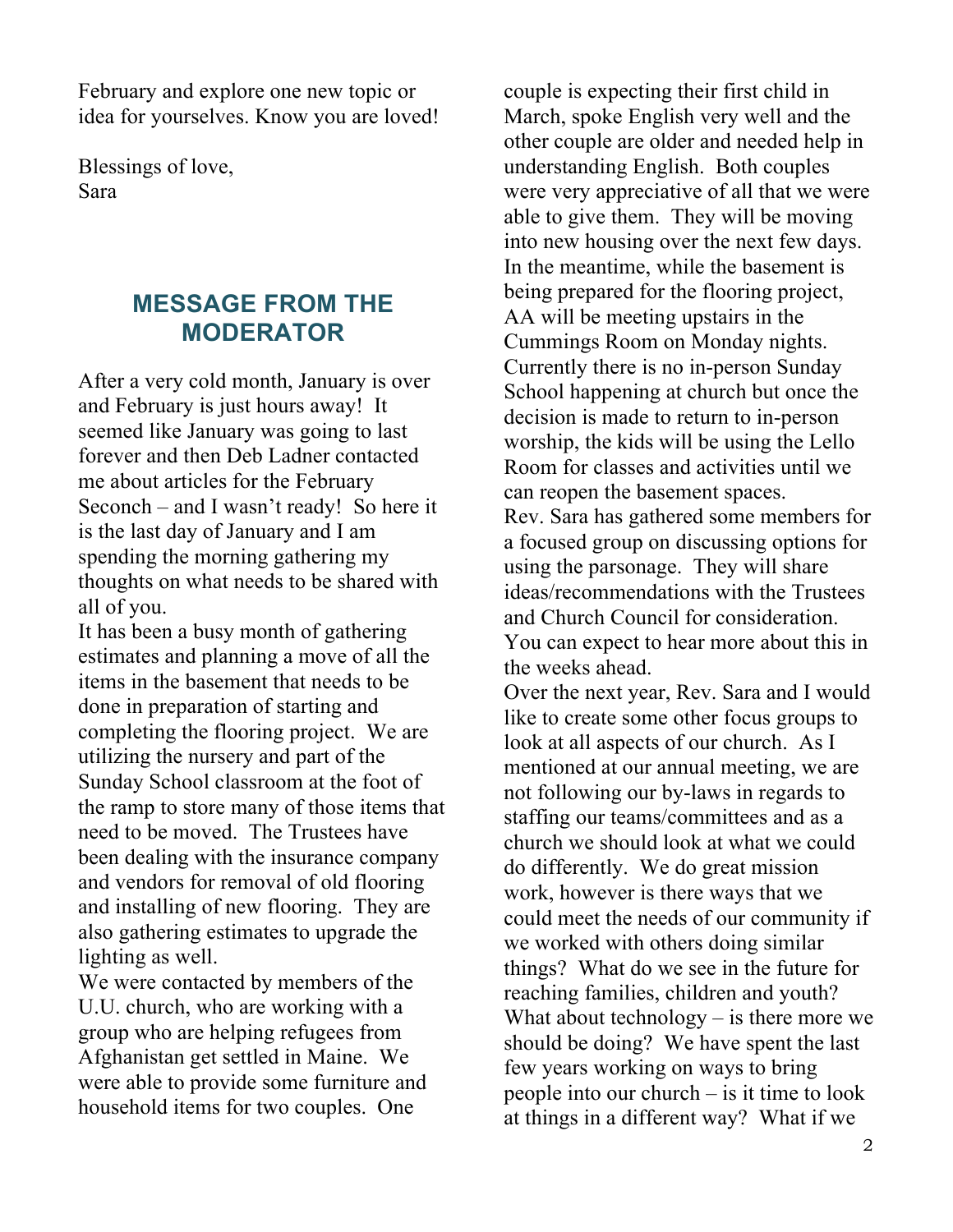looked at it instead as "how do we take our church to where people are"? I hope that some of these focus groups will interest some of you and perhaps have people that would like to be part of a time limited discussion on these topics. How do we see our future church? Please consider sharing your voice! Blessings to you all! Pam Davison, Moderator

## **FREE SUPPER**

Our January drive-thru free supper was held on one of those very cold days. A perfect time to offer a meal consisting of chili, bread and homemade oatmeal raisin cookies. Many of the people were collecting meals to deliver to others who couldn't come out that night. We handed out numerous requests for 6-8 meals at a time. The chili was made with leftover pork from the spare ribs that Smokin' Dave's had cooked for us. It smelled wonderful! We also had a vegetarian chili available. We found homes for every meal!

Our next free drive-thru meal will be on Friday, February 18 starting at 5:00 p.m. until the food is gone. Our menu will be American Chop Suey, garlic bread and homemade cheerio bars. A vegetarian option will also be available.

In looking ahead to March, we expect to be in the midst of the flooring project for the basement. This will mean that we will not have access to the downstairs kitchen. We are thankful that we have access to the upstairs kitchen and some roasters that will help us. We are also wondering if any of you would like to help us with the

preparation for that meal. We have decided on a menu that will be a bit easier to prepare and package. Our menu will be Corn Chowder and a sandwich. We are looking for people that would be willing to make us a dozen finger rolls filled with a sandwich filling (your choice). We usually prepare between 100-125 meals. If you would like to help us, please contact Pam Davison or Deb Ladner.

## **Annual Meeting:**

Our annual meeting went well this year with our hybrid process of in-person or Zoom attendance. With the help of Melissa Wood, we were able to function as a group in this mixture of technology and being in-person. Having the ability to use technology allowed our Clerk, Susan Prindall, to be able to be in Florida and gather all the information we were discussing. It is amazing how far we have come with technology over the past two years! We learn from each experience and work to improve as we move forward. Thank you all for your participation in this process, whether in person or online!

#### **Worship Service**:

At our Annual Meeting, we discussed whether or not to come back to worshipping in person in our sanctuary. While we all miss being together to worship, consensus seemed to clearly recognize that the infection rate for Covid was still quite high in our area. After a discussion we determined that we would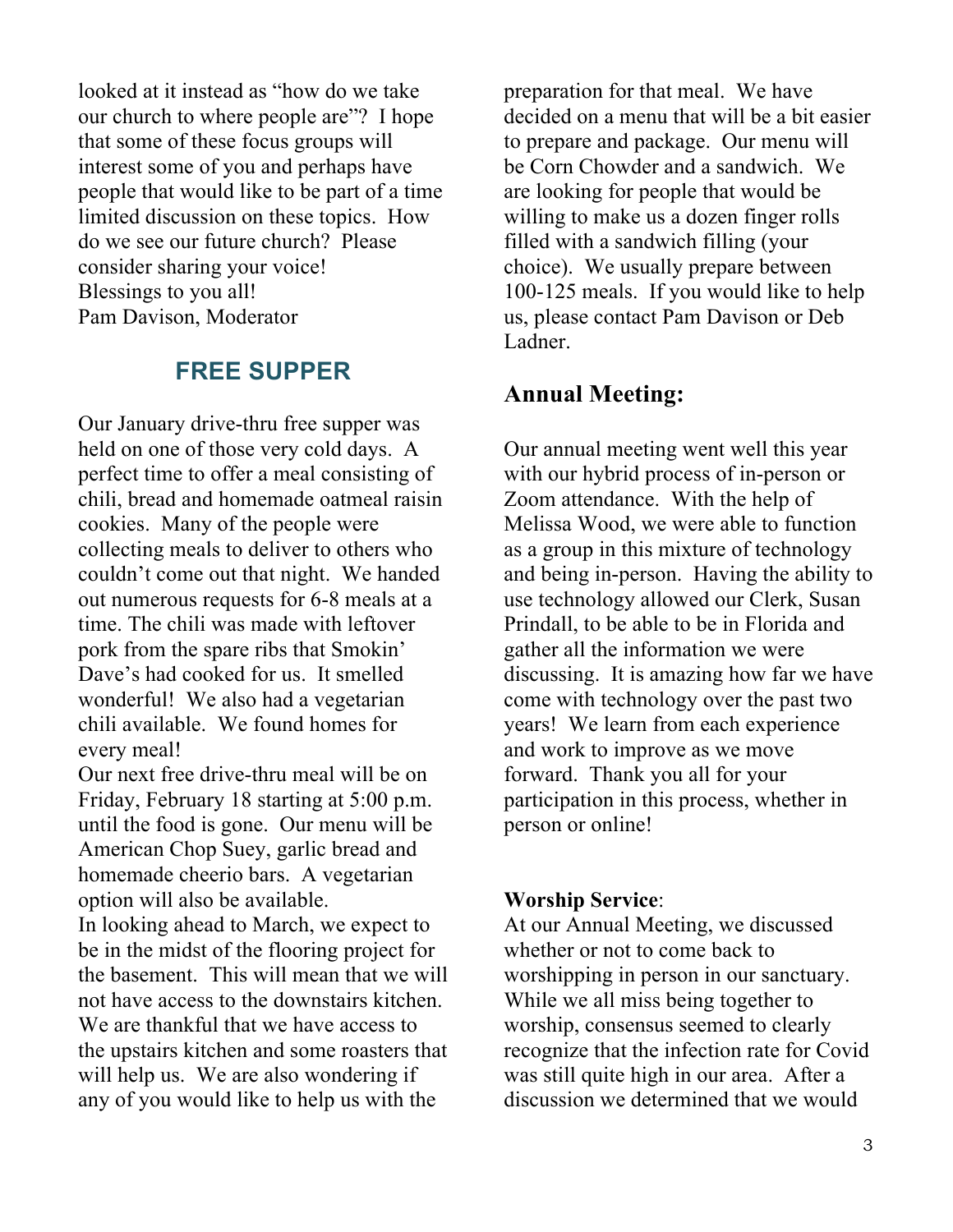continue to have our service on Face Book through February. Those who don't have access to the internet are welcome to attend in person following our safety protocols.

We are hopeful that infections are starting to decrease and that we will be able to announce in March that we will be able to encourage everyone to return to in-person service. Church Council will continue to discuss this at every meeting and will announce our plans as they change. With the recent northeaster, we had the opportunity to provide a shorter service totally over Zoom and Face Book. Rev. Sara and Shirli Allen Heald worked together, each from their own home, to provide a service with the help of Melissa Wood's technology knowledge. Isn't it great to have the flexibility to do something different when challenges present themselves!

## **MISSION COMMITTEE**

#### Mitten Tree

This year, over 150 pairs of mittens and gloves, hats and scarves decorated our Mitten Tree during Advent. These were distributed to Rowe School, Norway, Paris Elementary School, and Agnes Gray School, West Paris. The adults were very appreciative of the donations and said that they would be put to good use. Three large bags of hats and gloves that were donated to us in the fall were given to the Table in Norway and the Harrison Food Bank.

Souper Sunday

We continue to collect cans of soup for Souper Sunday, Feb. 13. Donations can be dropped off at the church on Tuesday and Thursday and during the Valentine's Day for the Birds event on Sunday, Feb. 6 at 1 pm. Checks can also be sent directly to SCC with "Souper Sunday" in the memo line.

#### Heart Prayer Squares

Prayer squares for the hardworking staff at Stephens Memorial are due on February 6. There is a basket at the top of the ramp for finished squares or they can be put in the blue collection bin outside the entrance doors.

As always, thank you so much for supporting our mission projects, both local and far away. With your help, we can touch the lives of so many people. A big THANK YOU to Mickie Shibles for all her dedication and efforts to the SCC missions for many years. She is stepping down from the committee after serving as chair and leaves very big shoes to fill. Congratulations Mickie on your "retirement"!

## Youth and Family

We have several opportunities for our families coming up for fellowship time together. This Sunday Rev. Sara is hosting a get together for all families in the parking lot at 1 pm. We will be making bird feeders and having a cookie swap. It should be a fun time to get together while we are apart. And as promised, Lindy Howe (minister at the